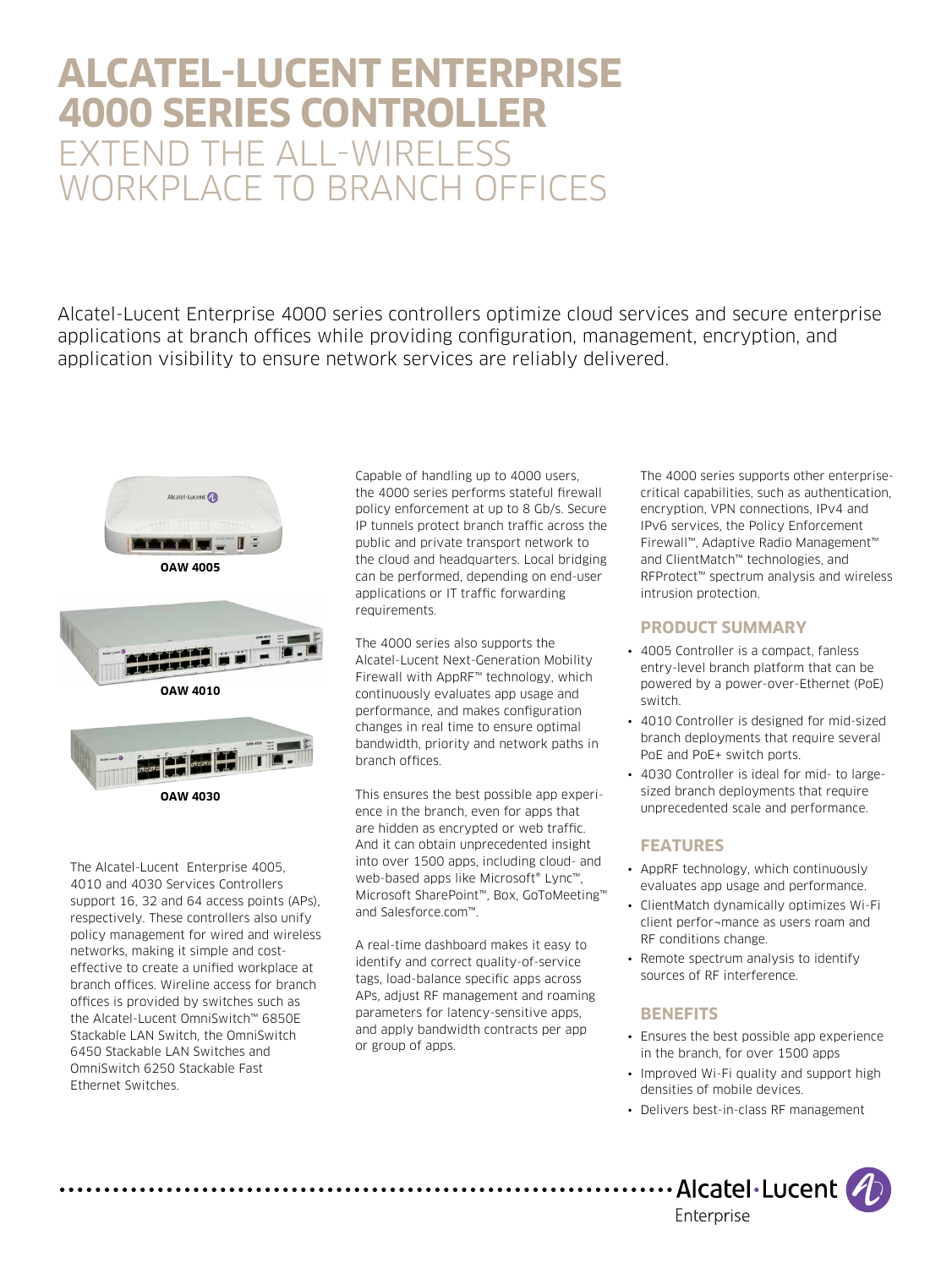#### **PERFORMANCE AND CAPACITY**

| <b>FEATURES</b>                            | 4005       | 4010       | 4030       |
|--------------------------------------------|------------|------------|------------|
| Maximum campus AP licenses                 | 16         | 32         | 64         |
| Maximum remote AP licenses                 | 16         | 32         | 64         |
| Maximum concurrent users/devices           | 1024       | 2048       | 4096       |
| Maximum VLANs                              | 4094       | 4094       | 4094       |
| Active firewall sessions                   | 16,384     | 32,768     | 65,536     |
| Concurrent GRE tunnels                     | 512        | 1024       | 2048       |
| Concurrent IPsec sessions                  | 512        | 1024       | 2048       |
| Concurrent SSL fallback sessions           | 512        | 1024       | 2048       |
| Mobility Access Switch tunneled-node ports | 512        | 1024       | 2048       |
| Firewall throughput                        | $2$ Gb/s   | $4$ Gb/s   | 8 Gb/s     |
| Encrypted throughput (3DES, AES-CBC)       | $1.2$ Gb/s | $2.4$ Gb/s | $2.4$ Gb/s |
| Encrypted throughput (AES-CCM)             | $2.2$ Gb/s | $3.6$ Gb/s | $4.4$ Gb/s |

## **INTERFACES AND INDICATORS**

| <b>FEATURES</b>                      | 4005                 | 4010                 | 4030                 |
|--------------------------------------|----------------------|----------------------|----------------------|
| Form factor/footprint                | Compact              | 1 rack unit          | 1 rack unit          |
| Auto-negotiating 10/100/1000BASE-T   | $\overline{4}$       | 16                   | 8 (combo)            |
| Gigabit Ethernet ports (GBIC or SFP) | N/A                  | 2 SFP                | 8 (combo)            |
| <b>USB 2.0</b>                       | Yes                  | Yes $(2)$            | Yes                  |
| Management/status LEDs               | Yes                  | <b>Yes</b>           | <b>Yes</b>           |
| LINK/ACT and status LEDs             | <b>No</b>            | No.                  | Yes                  |
| LCD panel and navigation buttons     | No.                  | <b>Yes</b>           | <b>Yes</b>           |
| Console port                         | Yes (mini USB/RJ-45) | Yes (mini USB/RJ-45) | Yes (mini USB/RJ-45) |
| Out-of-band management port          | N <sub>0</sub>       | <b>Yes</b>           | <b>Yes</b>           |

#### **PHYSICAL**

|                                    | 4005                                                                                                   | 4010                                                                                           | 4030                                                                                                      |
|------------------------------------|--------------------------------------------------------------------------------------------------------|------------------------------------------------------------------------------------------------|-----------------------------------------------------------------------------------------------------------|
| Dimensions $(H \times W \times D)$ | 4.1 cm $\times$ 20 cm $\times$ 20 cm<br>$(1.6 \text{ in} \times 7.9 \text{ in} \times 7.9 \text{ in})$ | 4.4 cm x 31.8 cm x 33.7 cm<br>$(1.7 \text{ in} \times 12.5 \text{ in} \times 13.3 \text{ in})$ | 4.4 cm $\times$ 30.5 cm $\times$ 21.1 cm<br>$(1.7 \text{ in} \times 12 \text{ in} \times 8.3 \text{ in})$ |
| Weight                             | $0.92$ kg $(2.03$ lb)                                                                                  | 3.4 kg (7.5 lb)                                                                                | 2.06 kg (4.54 lb)                                                                                         |
| MTBF (hours, $@25^{\circ}$ C)      | 323.896                                                                                                | 232.843                                                                                        | <b>TBD</b>                                                                                                |

#### **ENVIRONMENTAL RANGE**

|                           | 4005                               | 4010                               | 4030                               |
|---------------------------|------------------------------------|------------------------------------|------------------------------------|
| Operating temperature     | $0^{\circ}$ C to 40 $^{\circ}$ C   | $0^{\circ}$ C to 40 $^{\circ}$ C   | $0^{\circ}$ C to 40 $^{\circ}$ C   |
| Storage temperature       | $-40^{\circ}$ C to 70 $^{\circ}$ C | $-40^{\circ}$ C to 70 $^{\circ}$ C | $-40^{\circ}$ C to 70 $^{\circ}$ C |
| Humidity/storage humidity | 5% to 95%, NC                      | 5% to 95%, NC                      | 5% to 95%, NC                      |
| Operating altitude        | 10,000 feet                        | 10,000 feet                        | 10,000 feet                        |
| Acoustic noise1           | O dBA (fanless)                    | 39.8 - 58.6 dBA                    | 29.1 - 57.4 dBA                    |
| Maximum power consumption | 16.6 watts (with USB)              | 190 watts (with PoE)               | 55 watts                           |

1Sound power per ETSI 300 753 in accordance with ISO 7779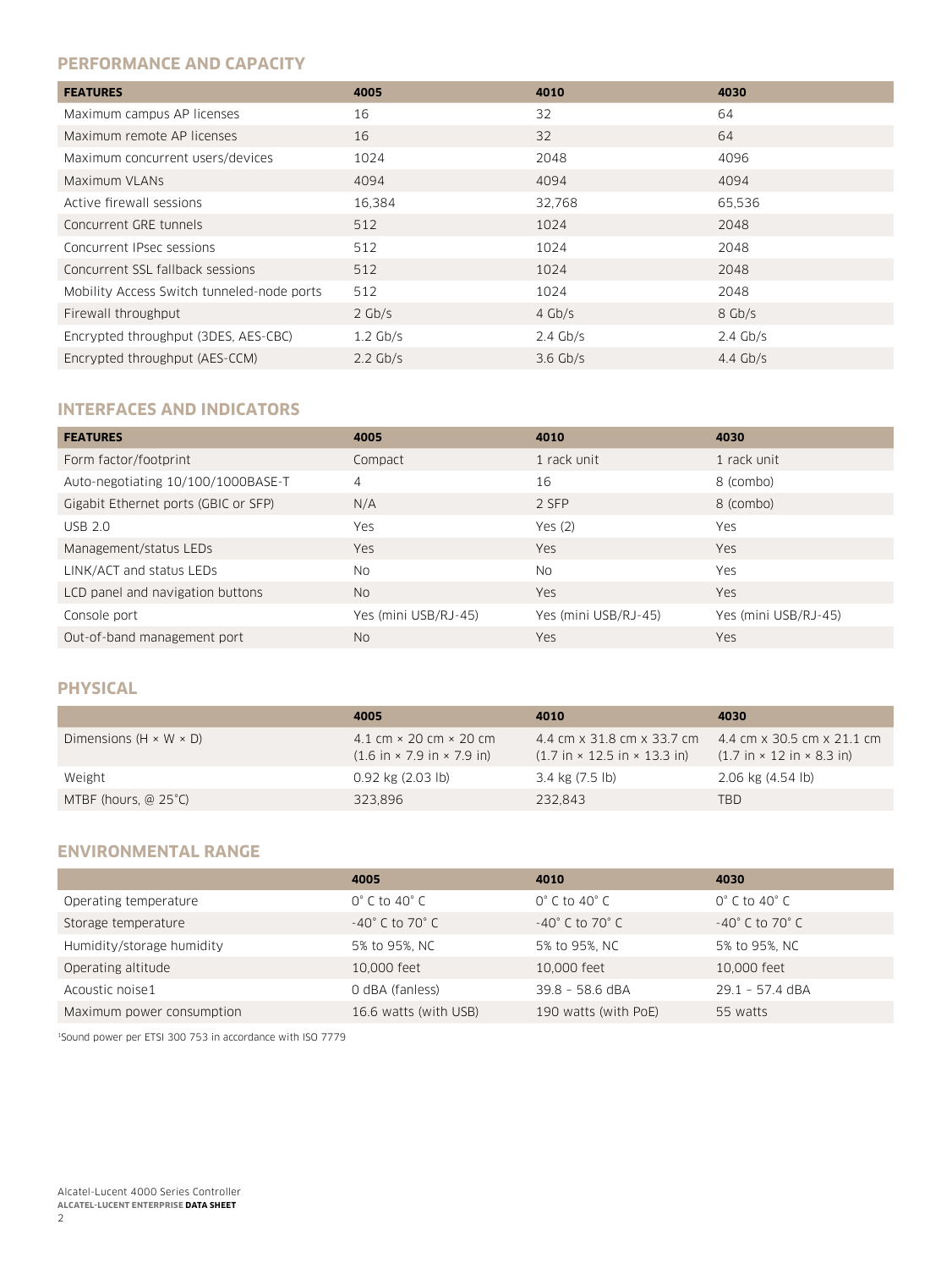## **REGULATORY AND SAFETY COMPLIANCE**

| <b>DESCRIPTION</b>                       | <b>SPECIFICATION</b>                                                                                                                                                                                                                                                                                                                                                                                                                               |
|------------------------------------------|----------------------------------------------------------------------------------------------------------------------------------------------------------------------------------------------------------------------------------------------------------------------------------------------------------------------------------------------------------------------------------------------------------------------------------------------------|
| Safety certifications                    | UL 60950-1 Second Edition<br>CAN/CSA-C22.2 No. 60950-1 Second Edition<br>EN 60950-1 Second Edition<br>EN 60950:2005<br>IEC 60950-1 Second Edition<br>NOM (obtained by partners and distributors)                                                                                                                                                                                                                                                   |
| Electromagnetic emissions certifications | FCC Part 15 Class B CE<br>AS/NZS CISPR22 Class B<br>CISPR22 Class B<br><b>EN55022 Class B</b><br>ICES-003 Class B<br><b>VCCI Class B</b><br>EN61000-3-2<br>EN61000-3-3<br>EN 61000-4-2, EN 61000-4-3, EN 61000-4-4, EN 61000-4-5,<br>EN 61000-4-6, EN 61000-4-8, EN 61000-4-11, AS/NZS 3548<br>KN22 Class B<br>KCC.<br>CNS13438 Class B EN55024/CISPR24<br><b>KN24</b><br>Industry Canada Class B<br>CE mark, cTUVus, CB, C-tick, Anatel, NOM, MIC |
| Telco                                    | Common Language Equipment Identifier (CLEI) Code                                                                                                                                                                                                                                                                                                                                                                                                   |
| Regulatory SKU information               | ARCN0104(4005), ARCN0103(4010), ARCN4030(4030)                                                                                                                                                                                                                                                                                                                                                                                                     |

#### **ORDERING INFORMATION**

| <b>PART NUMBER</b>  | <b>DESCRIPTION</b>                                                                                                                                                                                                                                                                       |
|---------------------|------------------------------------------------------------------------------------------------------------------------------------------------------------------------------------------------------------------------------------------------------------------------------------------|
| <b>CONTROLLERS1</b> |                                                                                                                                                                                                                                                                                          |
| 0AW-4005-RW         | OmniAccess Wireless LAN 4005 controller, four 10/100/1000BASE-T ports, supports up to 16 APs and 1K clients,<br>powered by PoE/PoE+ (optional DC power accessory available). This SKU is a rest-of-world product and should not<br>be deployed in the United States and Japan.           |
| OAW-4005-US         | OmniAccess Wireless LAN 4005 controller, four 10/100/1000BASE-T ports, supports up to 16 APs and 1K clients,<br>powered by PoE/PoE+ (optional DC power accessory available). This SKU is US only and should not be deployed in<br>rest-of-world.                                         |
| OAW-4005-JP         | OmniAccess Wireless LAN 4005 controller, four 10/100/1000BASE-T ports, supports up to 16 APs and 1K clients,<br>powered by PoE/PoE+ (optional DC power accessory available). This SKU is Japan only and should not be deployed<br>in rest-of-world.                                      |
| 0AW-4010-RW         | OmniAccess Wireless LAN 4010 controller, 12×10/100/1000BASE-T PoE/PoE+ (150W), 4×10/100/1000BASE-T,<br>2×1G BASE-X SFP ports, supports up to 32 APs and 2K clients. Integrated AC power supply. This SKU is a rest-of-<br>world product and should not be deployed in the United States. |
| <b>OAW-4010-US</b>  | OmniAccess Wireless LAN 4010 controller, 12×10/100/1000BASE-T PoE/PoE+ (150W), 4×10/100/1000BASE-T,<br>2×1G BASE-X SFP ports, supports up to 32 APs and 2K clients. Integrated AC power supply. This SKU is US only<br>and should not be deployed in rest-of-world.                      |
| 0AW-4010-JP         | OmniAccess Wireless LAN 4010 controller, 12×10/100/1000BASE-T PoE/PoE+ (150W), 4×10/100/1000BASE-T,<br>2×1G BASE-X SFP ports, supports up to 32 APs and 2K clients. Integrated AC power supply. This SKU is Japan only<br>and should not be deployed in rest-of-world.                   |
| 0AW-4030-RW         | OmniAccess Wireless LAN 4030 controller, 8×10/100/1000BASE-T or 8×1GBASE-X SFP dual personality ports,<br>supports up to 64 APs and 4K clients. Integrated AC power supply. This SKU is a rest-of-world product and should<br>not be deployed in the United States.                      |
| OAW-4030-US         | OmniAccess Wireless LAN 4030 controller, 8×10/100/1000BASE-T or 8×1GBASE-X SFP dual personality ports,<br>supports up to 64 APs and 4K clients. Integrated AC power supply. This SKU is US only and should not be deployed<br>in rest-of-world.                                          |
| OAW-4030-JP         | OmniAccess Wireless LAN 4030 controller, 8×10/100/1000BASE-T or 8×1GBASE-X SFP dual personality ports,<br>supports up to 64 APs and 4K clients. Integrated AC power supply. This SKU is Japan only and should not be<br>deployed in rest-of-world.                                       |